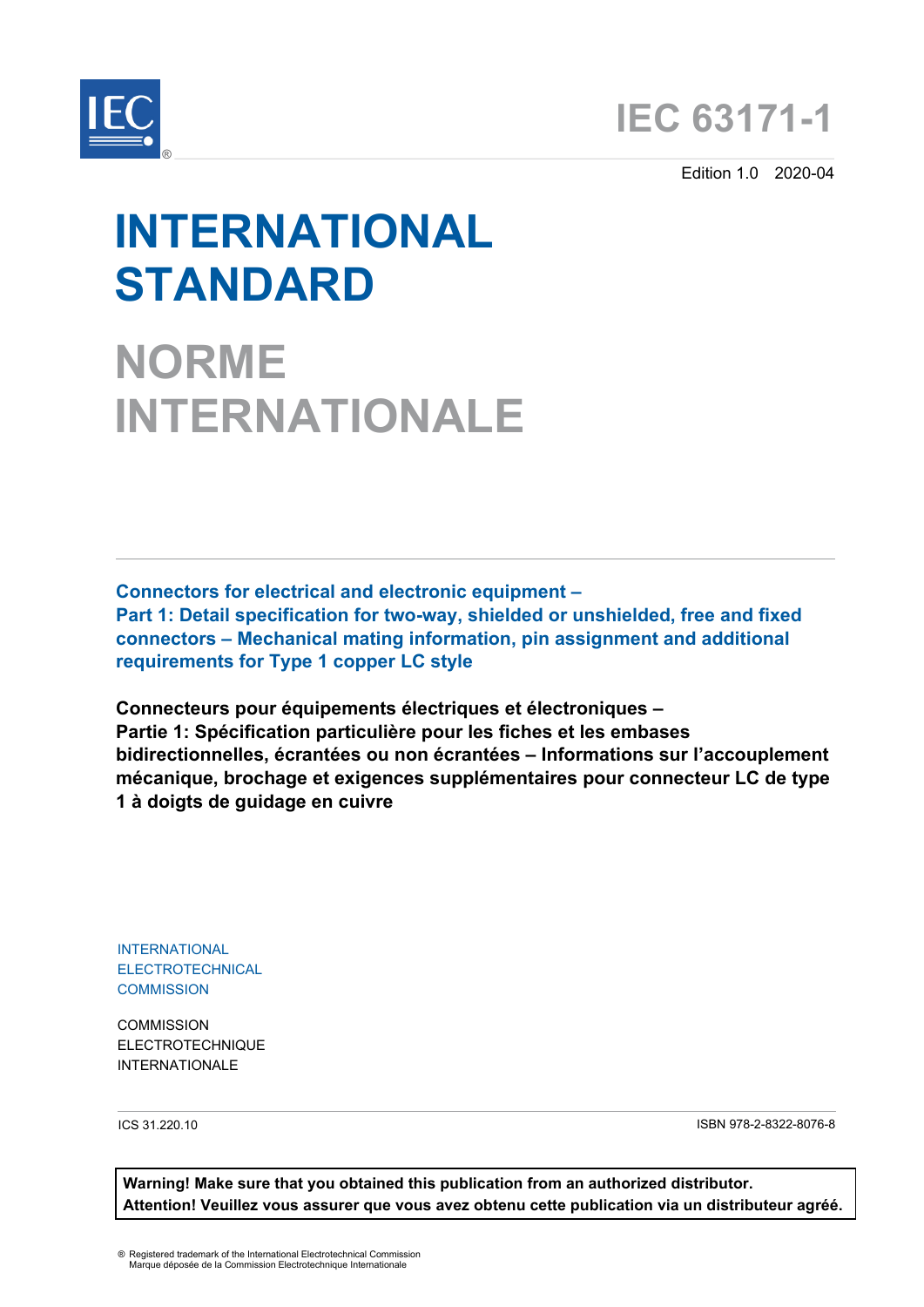# CONTENTS

| 1              |       |                                                                          |  |  |  |
|----------------|-------|--------------------------------------------------------------------------|--|--|--|
| $\overline{2}$ |       |                                                                          |  |  |  |
| 3              |       |                                                                          |  |  |  |
| 4              |       |                                                                          |  |  |  |
|                | 4.1   |                                                                          |  |  |  |
|                | 4.2   |                                                                          |  |  |  |
|                | 4.3   |                                                                          |  |  |  |
| 5              |       |                                                                          |  |  |  |
|                | 5.1   |                                                                          |  |  |  |
|                | 5.1.1 |                                                                          |  |  |  |
|                | 5.1.2 |                                                                          |  |  |  |
|                | 5.1.3 |                                                                          |  |  |  |
|                | 5.1.4 |                                                                          |  |  |  |
| 6              |       |                                                                          |  |  |  |
|                | 6.1   |                                                                          |  |  |  |
|                | 6.2   |                                                                          |  |  |  |
|                | 6.3   |                                                                          |  |  |  |
|                | 6.3.1 |                                                                          |  |  |  |
|                | 6.3.2 |                                                                          |  |  |  |
|                | 6.3.3 | Contact resistance - Interface only (separable fixed and free contact)17 |  |  |  |
|                | 6.3.4 |                                                                          |  |  |  |
|                | 6.3.5 |                                                                          |  |  |  |
|                | 6.3.6 |                                                                          |  |  |  |
|                | 6.3.7 |                                                                          |  |  |  |
|                | 6.3.8 |                                                                          |  |  |  |
|                | 6.4   |                                                                          |  |  |  |
|                | 641   |                                                                          |  |  |  |
|                | 6.4.2 |                                                                          |  |  |  |
|                | 6.4.3 |                                                                          |  |  |  |
|                | 6.4.4 |                                                                          |  |  |  |
|                | 6.4.5 |                                                                          |  |  |  |
|                | 6.4.6 |                                                                          |  |  |  |
|                | 6.4.7 |                                                                          |  |  |  |
|                | 6.4.8 |                                                                          |  |  |  |
|                | 6.4.9 |                                                                          |  |  |  |
|                | 6.5   |                                                                          |  |  |  |
|                | 6.5.1 |                                                                          |  |  |  |
|                | 6.5.2 |                                                                          |  |  |  |
|                | 6.5.3 |                                                                          |  |  |  |
| 7              |       |                                                                          |  |  |  |
|                | 7.1   |                                                                          |  |  |  |
|                | 7.2   |                                                                          |  |  |  |
|                | 7.3   |                                                                          |  |  |  |
|                | 7.4   |                                                                          |  |  |  |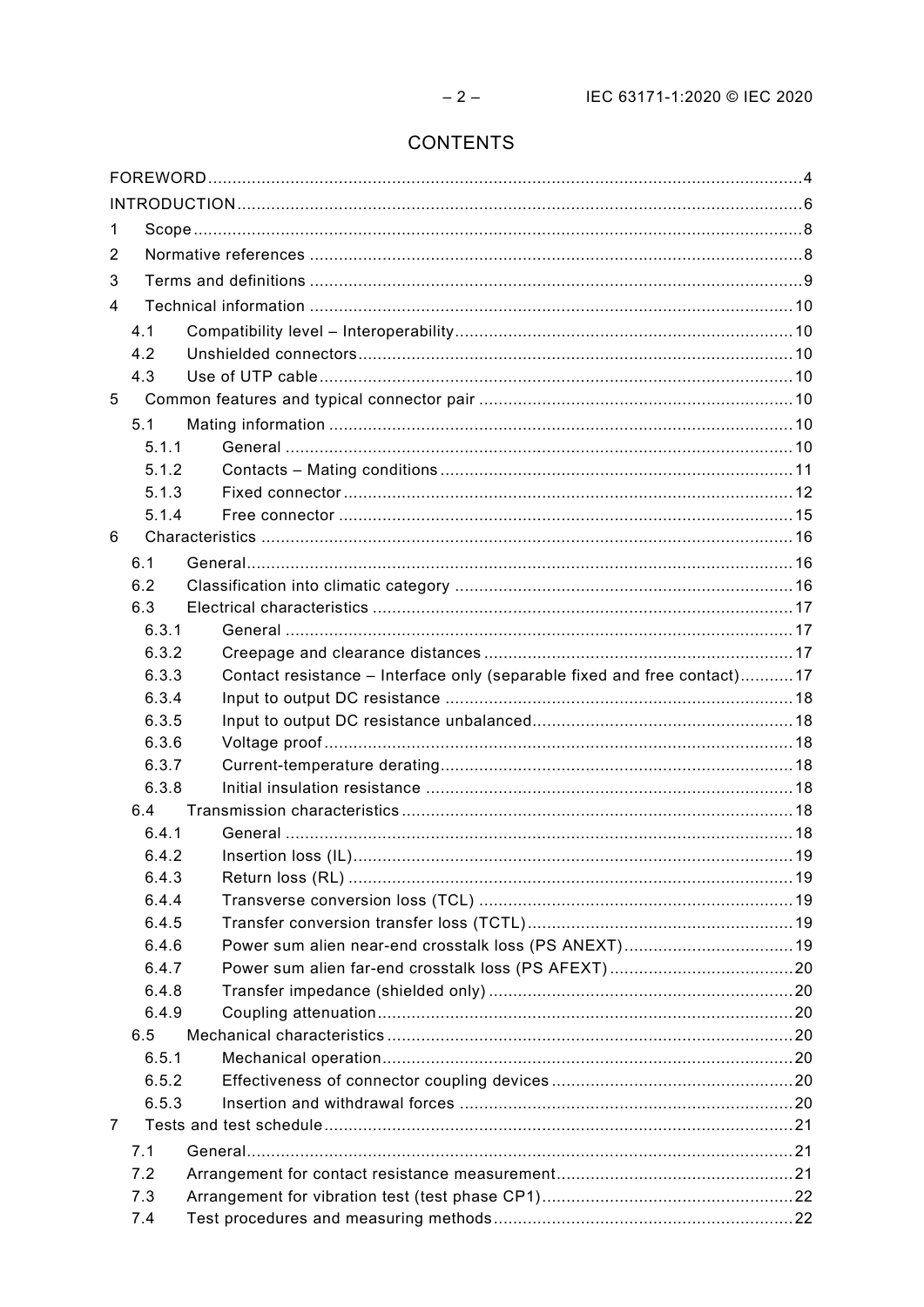| 7.5                                                                                |  |  |  |
|------------------------------------------------------------------------------------|--|--|--|
| 8                                                                                  |  |  |  |
| 8.1                                                                                |  |  |  |
| 8.2                                                                                |  |  |  |
| 8.2.1                                                                              |  |  |  |
| 8.2.2                                                                              |  |  |  |
| 8.2.3                                                                              |  |  |  |
| 8.2.4                                                                              |  |  |  |
| 8.2.5                                                                              |  |  |  |
| 8.2.6                                                                              |  |  |  |
| 8.2.7                                                                              |  |  |  |
| 8.2.8<br>Test group GP - Transfer Impedance and Coupling Attenuation 28            |  |  |  |
|                                                                                    |  |  |  |
| A.1                                                                                |  |  |  |
| A.2                                                                                |  |  |  |
| A.3                                                                                |  |  |  |
| A.4                                                                                |  |  |  |
|                                                                                    |  |  |  |
|                                                                                    |  |  |  |
| Figure 1 - Relationships between the IEC 63171 series and its related references 7 |  |  |  |
|                                                                                    |  |  |  |
|                                                                                    |  |  |  |
|                                                                                    |  |  |  |
|                                                                                    |  |  |  |
| Figure 5 - Fixed connector pin detail (detail A from Figure 4c) section D-D)  14   |  |  |  |
|                                                                                    |  |  |  |
|                                                                                    |  |  |  |
|                                                                                    |  |  |  |
|                                                                                    |  |  |  |
|                                                                                    |  |  |  |
|                                                                                    |  |  |  |
|                                                                                    |  |  |  |
|                                                                                    |  |  |  |
|                                                                                    |  |  |  |
|                                                                                    |  |  |  |
|                                                                                    |  |  |  |
|                                                                                    |  |  |  |
|                                                                                    |  |  |  |
|                                                                                    |  |  |  |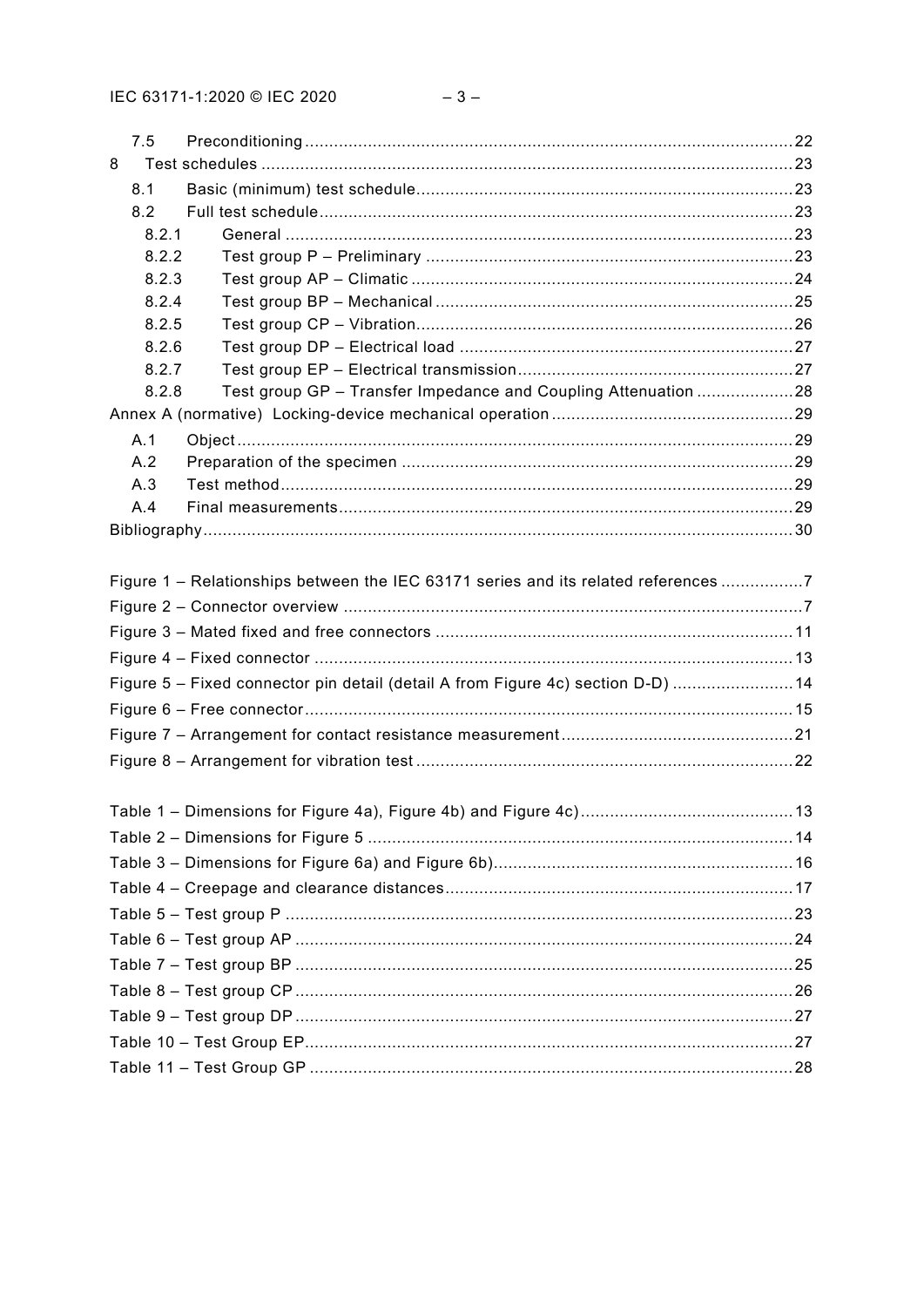#### INTERNATIONAL ELECTROTECHNICAL COMMISSION

\_\_\_\_\_\_\_\_\_\_\_\_

# **CONNECTORS FOR ELECTRICAL AND ELECTRONIC EQUIPMENT –**

## **Part 1: Detail specification for two-way, shielded or unshielded, free and fixed connectors – Mechanical mating information, pin assignment and additional requirements for Type 1 copper LC style**

#### FOREWORD

- <span id="page-3-0"></span>1) The International Electrotechnical Commission (IEC) is a worldwide organization for standardization comprising all national electrotechnical committees (IEC National Committees). The object of IEC is to promote international co-operation on all questions concerning standardization in the electrical and electronic fields. To this end and in addition to other activities, IEC publishes International Standards, Technical Specifications, Technical Reports, Publicly Available Specifications (PAS) and Guides (hereafter referred to as "IEC Publication(s)"). Their preparation is entrusted to technical committees; any IEC National Committee interested in the subject dealt with may participate in this preparatory work. International, governmental and nongovernmental organizations liaising with the IEC also participate in this preparation. IEC collaborates closely with the International Organization for Standardization (ISO) in accordance with conditions determined by agreement between the two organizations.
- 2) The formal decisions or agreements of IEC on technical matters express, as nearly as possible, an international consensus of opinion on the relevant subjects since each technical committee has representation from all interested IEC National Committees.
- 3) IEC Publications have the form of recommendations for international use and are accepted by IEC National Committees in that sense. While all reasonable efforts are made to ensure that the technical content of IEC Publications is accurate, IEC cannot be held responsible for the way in which they are used or for any misinterpretation by any end user.
- 4) In order to promote international uniformity, IEC National Committees undertake to apply IEC Publications transparently to the maximum extent possible in their national and regional publications. Any divergence between any IEC Publication and the corresponding national or regional publication shall be clearly indicated in the latter.
- 5) IEC itself does not provide any attestation of conformity. Independent certification bodies provide conformity assessment services and, in some areas, access to IEC marks of conformity. IEC is not responsible for any services carried out by independent certification bodies.
- 6) All users should ensure that they have the latest edition of this publication.
- 7) No liability shall attach to IEC or its directors, employees, servants or agents including individual experts and members of its technical committees and IEC National Committees for any personal injury, property damage or other damage of any nature whatsoever, whether direct or indirect, or for costs (including legal fees) and expenses arising out of the publication, use of, or reliance upon, this IEC Publication or any other IEC Publications.
- 8) Attention is drawn to the Normative references cited in this publication. Use of the referenced publications is indispensable for the correct application of this publication.
- 9) Attention is drawn to the possibility that some of the elements of this IEC Publication may be the subject of patent rights. IEC shall not be held responsible for identifying any or all such patent rights.

International Standard IEC 63171-1 has been prepared by subcommittee 48B: Electrical connectors of IEC technical committee 48: Electrical connectors and mechanical structures for electrical and electronic equipment.

The text of this International Standard is based on the following documents:

| <b>FDIS</b>   | Report on voting |
|---------------|------------------|
| 48B/2783/FDIS | 48B/2799/RVD     |

Full information on the voting for the approval of this International Standard can be found in the report on voting indicated in the above table.

This document has been drafted in accordance with the ISO/IEC Directives, Part 2.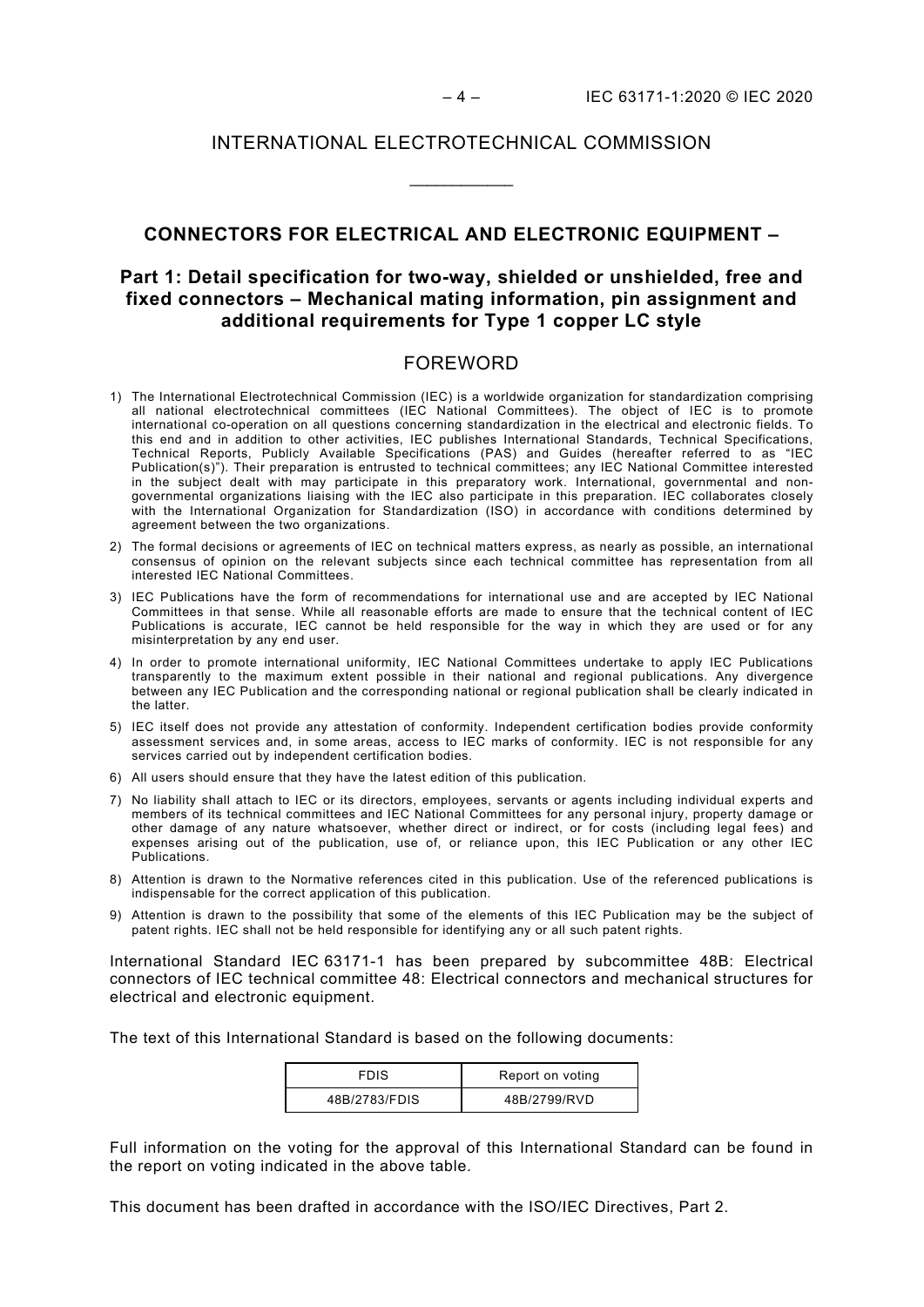A list of all parts in the IEC 63171 series, published under the general title *Connectors for electrical and electronic components*, can be found on the IEC website.

The committee has decided that the contents of this document will remain unchanged until the stability date indicated on the IEC website under "http://webstore.iec.ch" in the data related to the specific document. At this date, the document will be

- reconfirmed,
- withdrawn,
- replaced by a revised edition, or
- amended.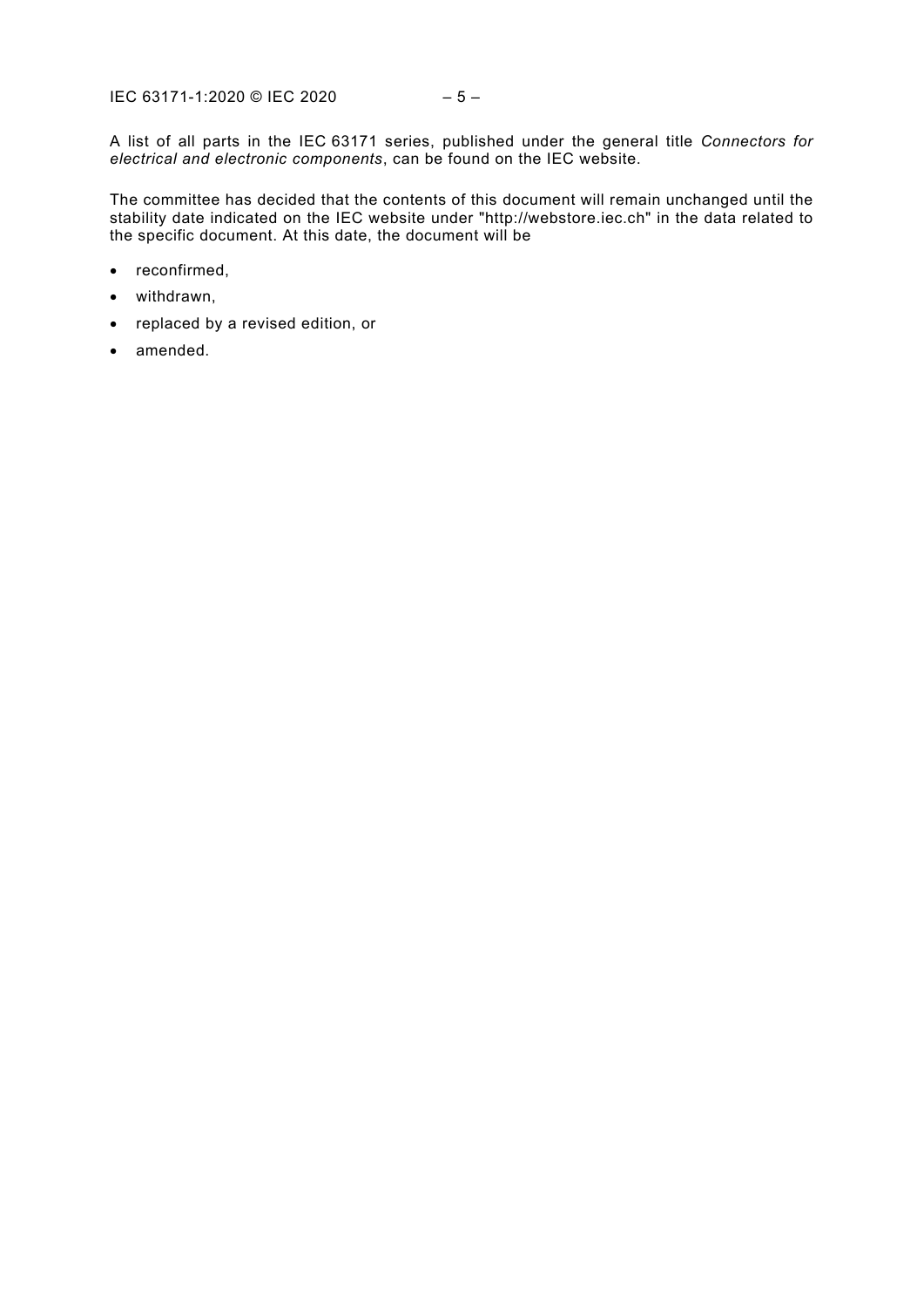#### INTRODUCTION

<span id="page-5-0"></span>The International Electrotechnical Commission (IEC) draws attention to the fact that it is claimed that compliance with this document may involve the use of a patent concerning contact mating surface dimensions given in 5.1.

The IEC takes no position concerning the evidence, validity and scope of this patent right.

The holder of the patent right on contact mating surface dimensions in 5.1 has assured the IEC that they are willing to give free licences to applicants throughout the world. In this respect, the statement of the holder of this patent right is registered with the IEC

Information may be obtained from:

CommScope Technologies, LLC

501 Shenandoah Drive

Shakopee, Minnesota

USA 55379

Attention is drawn to the possibility that some of the elements of this International Standard may be the subject of patent rights other than those identified above. IEC shall not be held responsible for identifying any or all such patent rights.

ISO [\(www.iso.org/patents\)](http://www.iso.org/patents) and IEC (http://patents.iec.ch) maintain on-line data bases of patents relevant to their standards. Users are encouraged to consult the data bases for the most up to date information concerning patents.

IEC 63171 is the base specification of the whole series. Subsequent specifications do not duplicate information given in the base document, but list only additional requirements. For complete specification regarding a component of a higher number document the base numbered documents should be considered as well. The following diagram (see [Figure 1\)](#page-6-0) shows the interrelation of the documents: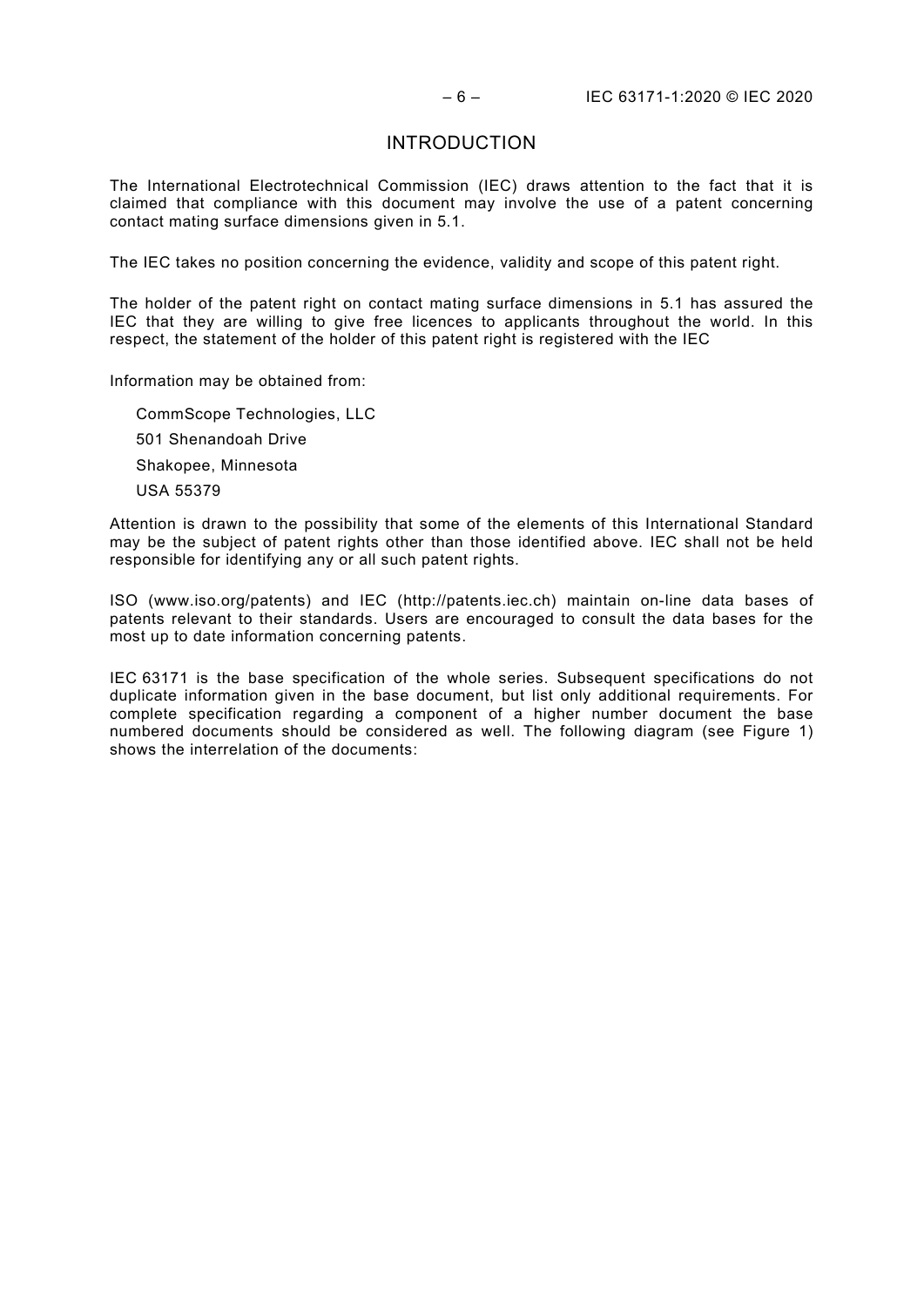



#### <span id="page-6-0"></span>**Figure 1 – Relationships between the IEC 63171 series and its related references**

International Electrotechnical Commission **IEC 63171-1 Ed1** 

Subcommittee 48B: Electrical connectors



Two-way, free and fixed connectors for data transmission up to 600 MHz (and with current carrying capacity up to 2,0 A at 60° C.)

Fixed connectors are mounted on printed circuit board or bulk head, the free connector is terminated on shielded or unshielded wire.

<span id="page-6-1"></span>View showing typical fixed and free connectors

**Figure 2 – Connector overview**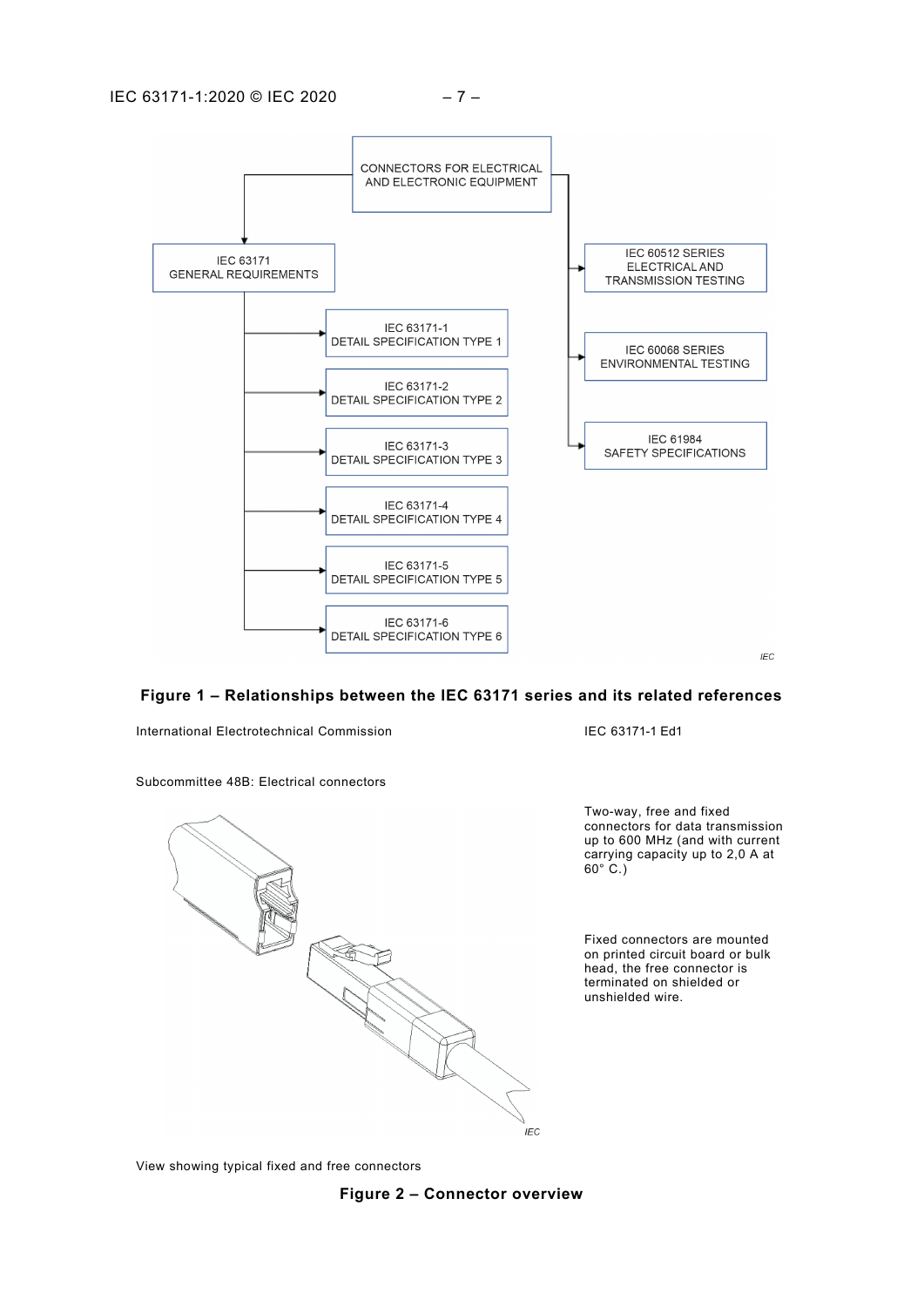## **CONNECTORS FOR ELECTRICAL AND ELECTRONIC EQUIPMENT –**

# **Part 1: Detail specification for two-way, shielded or unshielded, free and fixed connectors – Mechanical mating information, pin assignment and additional requirements for Type 1 copper LC style**

#### <span id="page-7-0"></span>**1 Scope**

This part of IEC 63171 covers two-way, shielded or unshielded, free and fixed connectors for data transmission with frequencies up to 600 MHz and with current carrying capacity up to 2,0 A at 60 °C. It is intended to specify the common dimensions, mechanical, electrical, signal integrity, environmental characteristics, reliability specifications and corresponding tests for these connectors.

#### <span id="page-7-1"></span>**2 Normative references**

The following documents are referred to in the text in such a way that some or all of their content constitutes requirements of this document. For dated references, only the edition cited applies. For undated references, the latest edition of the reference document (including any amendments) applies.

IEC 60050-581, *International Electrotechnical Vocabulary (IEV) – Chapter 581: Electromechanical components for electronic equipment*

IEC 60068-1, *Environmental testing – Part 1: General and guidance*

IEC 60512-1, *Connectors for electrical and electronic equipment – Tests and measurements – Part 1: Generic specification*

IEC 60512-1-1, *Connectors for electronic equipment – Tests and measurements – Part 1-1: General examination – Test 1a: Visual examination*

IEC 60512-1-2, *Connectors for electronic equipment – Tests and measurements – Part 1-2: General examination – Test 1b: Examination of dimension and mass* 

IEC 60512-2-1, *Connectors for electronic equipment – Tests and measurements – Part 2-1: Electrical continuity and contact resistance tests – Test 2a: Contact resistance – Millivolt level method*

IEC 60512-2-5, *Connectors for electronic equipment – Tests and measurements – Part 2-5: Electrical continuity and contact resistance tests – Test 2e: Contact disturbance*

IEC 60512-3-1, *Connectors for electronic equipment – Tests and measurements – Part 3-1: Insulation tests – Test 3a: Insulation resistance*

IEC 60512-4-1, *Connectors for electronic equipment – Tests and measurements – Part 4-1: Voltage stress tests – Test 4a: Voltage proof*

IEC 60512-5-2, *Connectors for electronic equipment – Tests and measurements – Part 5-2: Current-carrying capacity tests – Test 5b: Current-temperature derating*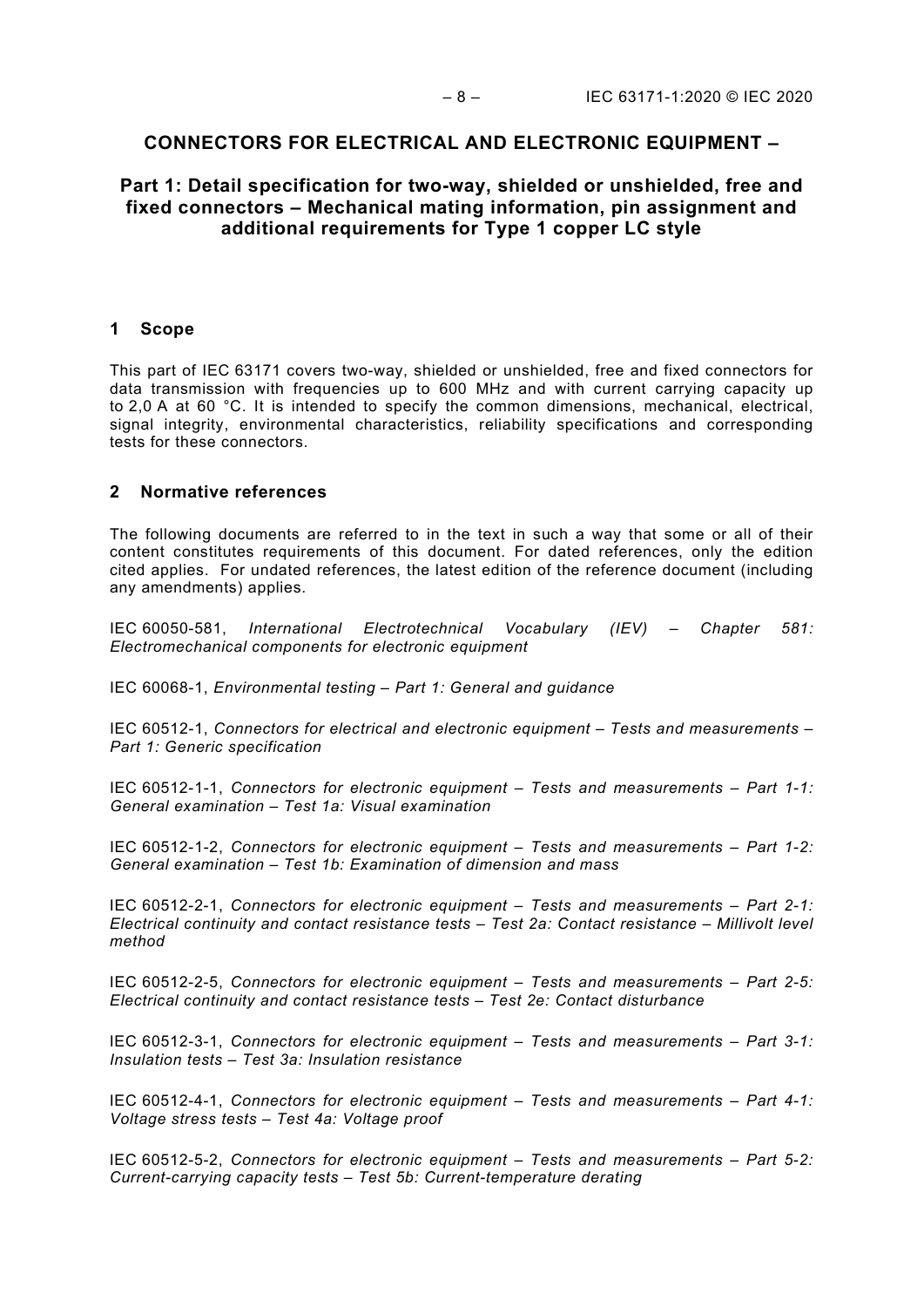IEC 63171-1:2020 © IEC 2020  $-9-$ 

IEC 60512-6-4, *Connectors for electronic equipment – Tests and measurements – Part 6: Dynamic stress tests – Section 5: Test 6d: Vibration (sinusoidal)*

IEC 60512-9-1, *Connectors for electronic equipment – Tests and measurements – Part 9-1: Endurance tests – Test 9a: Mechanical operation*

IEC 60512-11-7, *Connectors for electronic equipment – Tests and measurements – Part 11-7: Climatic tests – Test 11g: Flowing mixed gas corrosion test*

IEC 60512-11-12, *Connectors for electronic equipment – Tests and measurements – Part 11- 12: Climatic tests – Test 11m: Damp heat, cyclic*

IEC 60512-13-2, *Connectors for electronic equipment – Tests and measurements – Part 13-2: Mechanical operation tests – Test 13b: Insertion and withdrawal forces*

IEC 60512-15-6, *Connectors for electronic equipment – Tests and measurements – Part 15-6: Connector tests (mechanical) – Test 15f: Effectiveness of connector coupling devices* 

IEC 60512-25-9, *[Connectors for electronic equipment – Tests and measurements – Part 25-9:](https://ewb.ihs.com/#/document/BMWAHCAAAAAAAAAA?qid=636773052860876032&sr=re-1-20&kbid=4%7C20027&docid=941446506)  [Signal integrity tests – Test 25i: Alien crosstalk](https://ewb.ihs.com/#/document/BMWAHCAAAAAAAAAA?qid=636773052860876032&sr=re-1-20&kbid=4%7C20027&docid=941446506)*

IEC 60512-26-100, *Connectors for electronic equipment – Tests and measurements – Part 26-100: Measurement setup, test and reference arrangements and measurements for connectors according to IEC 60603-7 – Tests 26a to 26g*

IEC 60512-28-100, *Connectors for electrical and electronic equipment – Tests and measurements – Part 28-100: Signal integrity tests up to 2 000 MHz – Tests 28a to 28g*

IEC 60664-1, *Insulation coordination for equipment within low-voltage systems – Part 1: Principles, requirements and tests*

IEC 62153-4-12, *Metallic communication cable test methods – Part 4-12: Electromagnetic compatibility (EMC) – Coupling attenuation or screening attenuation of connecting hardware – Absorbing clamp method*

IEC 62153-4-15, *Metallic communication cable test methods – Part 4-15: Electromagnetic compatibility (EMC) – Test method for measuring transfer impedance and screening attenuation – or coupling attenuation with triaxial cell*

<span id="page-8-0"></span>ISO/IEC 11801-1, *Information technology – Generic cabling for customer premises – Part 1: General requirements*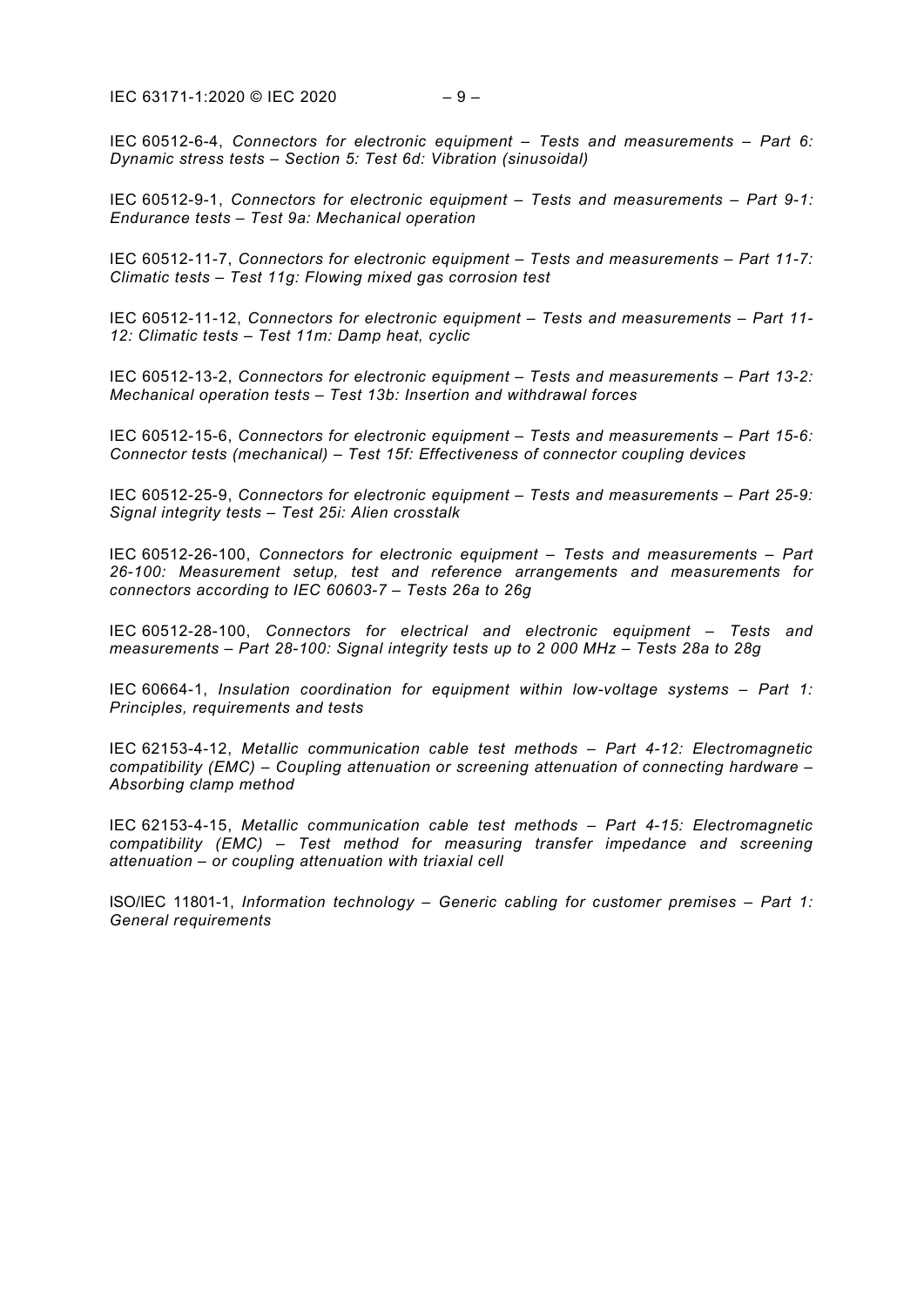# SOMMAIRE

| 1. |       |                                                                     |  |
|----|-------|---------------------------------------------------------------------|--|
| 2  |       |                                                                     |  |
| 3  |       |                                                                     |  |
| 4  |       |                                                                     |  |
|    | 4.1   |                                                                     |  |
|    | 4.2   |                                                                     |  |
|    | 4.3   |                                                                     |  |
| 5  |       |                                                                     |  |
|    | 5.1   |                                                                     |  |
|    | 5.1.1 |                                                                     |  |
|    | 5.1.2 |                                                                     |  |
|    | 5.1.3 |                                                                     |  |
|    | 5.1.4 |                                                                     |  |
| 6  |       |                                                                     |  |
|    | 6.1   |                                                                     |  |
|    | 6.2   |                                                                     |  |
|    | 6.3   |                                                                     |  |
|    | 6.3.1 |                                                                     |  |
|    | 6.3.2 |                                                                     |  |
|    | 6.3.3 | Résistance de contact - A l'interface uniquement (contact séparable |  |
|    | 6.3.4 |                                                                     |  |
|    | 6.3.5 |                                                                     |  |
|    |       | Résistance entre entrée et sortie en courant continu, en régime     |  |
|    | 6.3.6 |                                                                     |  |
|    | 6.3.7 | Taux de réduction de l'intensité en fonction de la température49    |  |
|    | 6.3.8 |                                                                     |  |
|    | 6.4   |                                                                     |  |
|    | 6.4.1 |                                                                     |  |
|    | 6.4.2 |                                                                     |  |
|    | 6.4.3 |                                                                     |  |
|    | 6.4.4 |                                                                     |  |
|    | 6.4.5 |                                                                     |  |
|    | 6.4.6 | Puissance cumulée de paradiaphonie exogène (PS ANEXT, Power Sum     |  |
|    | 6.4.7 | Puissance cumulée de télédiaphonie exogène (PS AFEXT, Power Sum     |  |
|    | 6.4.8 | Impédance de transfert (connecteurs écrantés uniquement) 51         |  |
|    | 6.4.9 |                                                                     |  |
|    | 6.5   |                                                                     |  |
|    | 6.5.1 |                                                                     |  |
|    | 6.5.2 | Efficacité des dispositifs d'accouplement des connecteurs51         |  |
|    | 6.5.3 |                                                                     |  |
| 7  |       |                                                                     |  |
|    | 7.1   |                                                                     |  |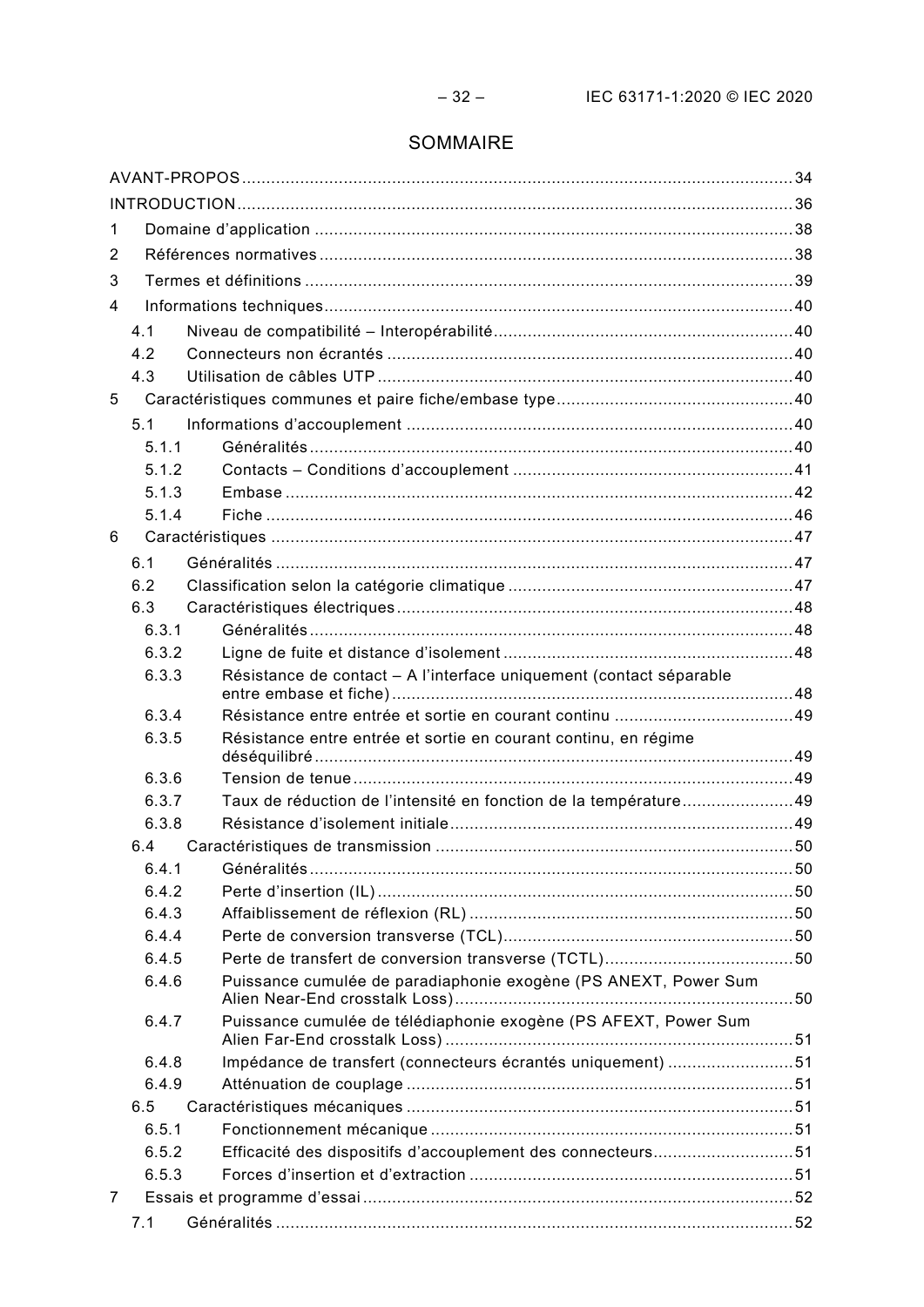|   | 7.2            |                                                                                     |  |
|---|----------------|-------------------------------------------------------------------------------------|--|
|   | 7.3            |                                                                                     |  |
|   | 7.4            |                                                                                     |  |
|   | 7.5            |                                                                                     |  |
| 8 |                |                                                                                     |  |
|   | 8.1            |                                                                                     |  |
|   | 8.2            |                                                                                     |  |
|   | 8.2.1          |                                                                                     |  |
|   | 8.2.2          |                                                                                     |  |
|   | 8.2.3          |                                                                                     |  |
|   | 8.2.4          |                                                                                     |  |
|   | 8.2.5          |                                                                                     |  |
|   | 8.2.6          |                                                                                     |  |
|   | 8.2.7<br>8.2.8 | Groupe d'essais GP - Essais d'impédance de transfert et d'atténuation               |  |
|   |                |                                                                                     |  |
|   |                | Annexe A (normative) Manœuvre mécanique du dispositif de verrouillage 62            |  |
|   | A.1            |                                                                                     |  |
|   | A.2            |                                                                                     |  |
|   | A.3            |                                                                                     |  |
|   | A.4            |                                                                                     |  |
|   |                |                                                                                     |  |
|   |                |                                                                                     |  |
|   |                | Figure 1 - Relations entre la série IEC 63171 et les références associées37         |  |
|   |                |                                                                                     |  |
|   |                |                                                                                     |  |
|   |                |                                                                                     |  |
|   |                | Figure 5 - Représentation détaillée d'un doigt de guidage d'embase (vue de détail A |  |
|   |                |                                                                                     |  |
|   |                |                                                                                     |  |
|   |                |                                                                                     |  |
|   |                |                                                                                     |  |
|   |                | Tableau 1 – Dimensions de la Figure 4a), de la Figure 4b) et de la Figure 4c) 43    |  |
|   |                |                                                                                     |  |
|   |                |                                                                                     |  |
|   |                |                                                                                     |  |
|   |                |                                                                                     |  |
|   |                |                                                                                     |  |
|   |                |                                                                                     |  |
|   |                |                                                                                     |  |
|   |                |                                                                                     |  |
|   |                |                                                                                     |  |
|   |                |                                                                                     |  |
|   |                |                                                                                     |  |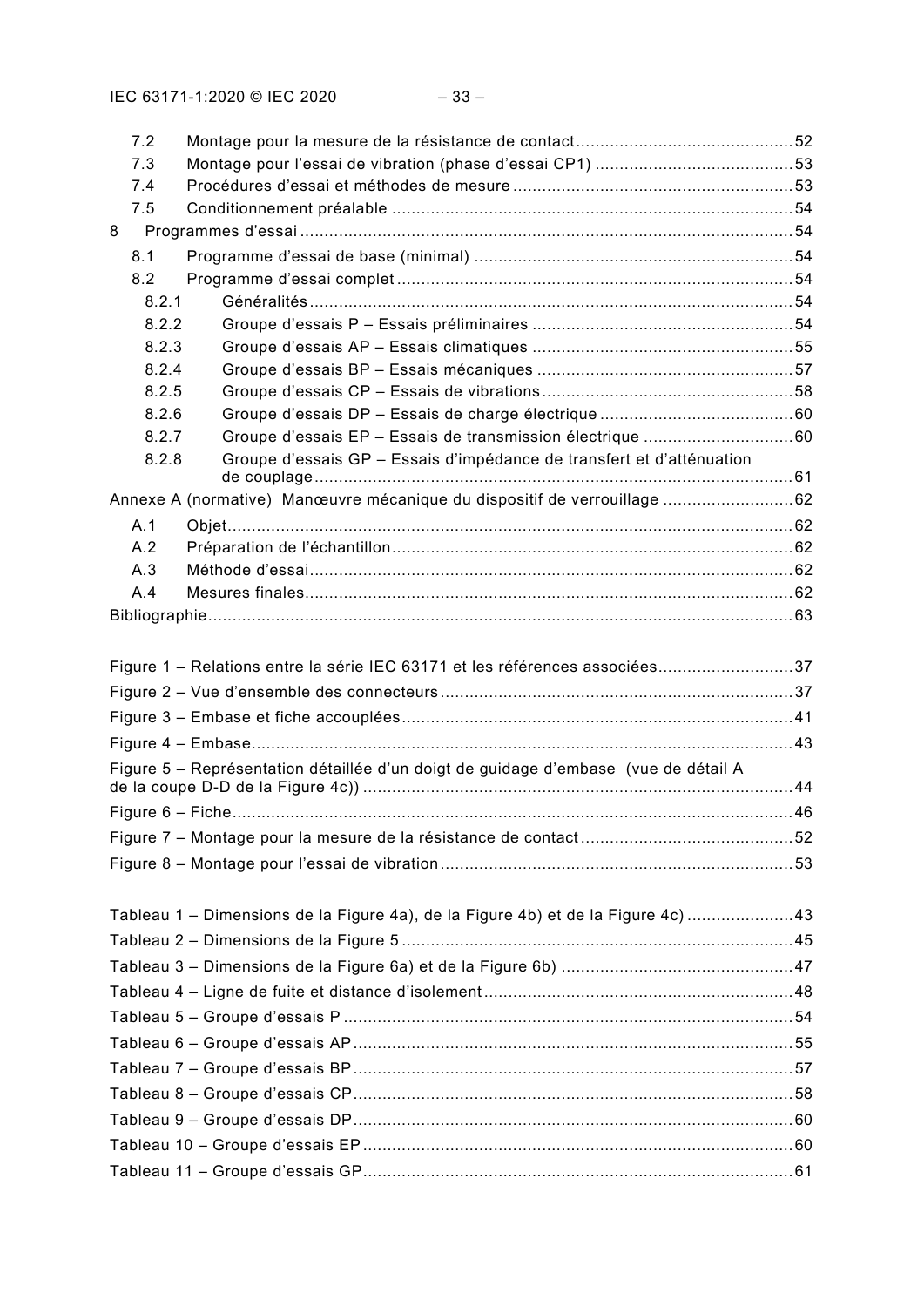### COMMISSION ÉLECTROTECHNIQUE INTERNATIONALE

\_\_\_\_\_\_\_\_\_\_\_\_

# **CONNECTEURS POUR ÉQUIPEMENTS ÉLECTRIQUES ET ÉLECTRONIQUES –**

# **Partie 1: Spécification particulière pour les fiches et les embases bidirectionnelles, écrantées ou non écrantées – Informations sur l'accouplement mécanique, brochage et exigences supplémentaires pour connecteur LC de type 1 à doigts de guidage en cuivre**

## AVANT-PROPOS

- <span id="page-11-0"></span>1) La Commission Electrotechnique Internationale (IEC) est une organisation mondiale de normalisation composée de l'ensemble des comités électrotechniques nationaux (Comités nationaux de l'IEC). L'IEC a pour objet de favoriser la coopération internationale pour toutes les questions de normalisation dans les domaines de l'électricité et de l'électronique. A cet effet, l'IEC – entre autres activités – publie des Normes internationales, des Spécifications techniques, des Rapports techniques, des Spécifications accessibles au public (PAS) et des Guides (ci-après dénommés "Publication(s) de l'IEC"). Leur élaboration est confiée à des comités d'études, aux travaux desquels tout Comité national intéressé par le sujet traité peut participer. Les organisations internationales, gouvernementales et non gouvernementales, en liaison avec l'IEC, participent également aux travaux. L'IEC collabore étroitement avec l'Organisation Internationale de Normalisation (ISO), selon des conditions fixées par accord entre les deux organisations.
- 2) Les décisions ou accords officiels de l'IEC concernant les questions techniques représentent, dans la mesure du possible, un accord international sur les sujets étudiés, étant donné que les Comités nationaux de l'IEC intéressés sont représentés dans chaque comité d'études.
- 3) Les Publications de l'IEC se présentent sous la forme de recommandations internationales et sont agréées comme telles par les Comités nationaux de l'IEC. Tous les efforts raisonnables sont entrepris afin que l'IEC s'assure de l'exactitude du contenu technique de ses publications; l'IEC ne peut pas être tenue responsable de l'éventuelle mauvaise utilisation ou interprétation qui en est faite par un quelconque utilisateur final.
- 4) Dans le but d'encourager l'uniformité internationale, les Comités nationaux de l'IEC s'engagent, dans toute la mesure possible, à appliquer de façon transparente les Publications de l'IEC dans leurs publications nationales et régionales. Toutes divergences entre toutes Publications de l'IEC et toutes publications nationales ou régionales correspondantes doivent être indiquées en termes clairs dans ces dernières.
- 5) L'IEC elle-même ne fournit aucune attestation de conformité. Des organismes de certification indépendants fournissent des services d'évaluation de conformité et, dans certains secteurs, accèdent aux marques de conformité de l'IEC. L'IEC n'est responsable d'aucun des services effectués par les organismes de certification indépendants.
- 6) Tous les utilisateurs doivent s'assurer qu'ils sont en possession de la dernière édition de cette publication.
- 7) Aucune responsabilité ne doit être imputée à l'IEC, à ses administrateurs, employés, auxiliaires ou mandataires, y compris ses experts particuliers et les membres de ses comités d'études et des Comités nationaux de l'IEC, pour tout préjudice causé en cas de dommages corporels et matériels, ou de tout autre dommage de quelque nature que ce soit, directe ou indirecte, ou pour supporter les coûts (y compris les frais de justice) et les dépenses découlant de la publication ou de l'utilisation de cette Publication de l'IEC ou de toute autre Publication de l'IEC, ou au crédit qui lui est accordé.
- 8) L'attention est attirée sur les références normatives citées dans cette publication. L'utilisation de publications référencées est obligatoire pour une application correcte de la présente publication.
- 9) L'attention est attirée sur le fait que certains des éléments de la présente Publication de l'IEC peuvent faire l'objet de droits de brevet. L'IEC ne saurait être tenue pour responsable de ne pas avoir identifié de tels droits de brevets et de ne pas avoir signalé leur existence.

La Norme internationale IEC 63171-1 a été établie par le sous-comité 48B: Connecteurs électriques, du comité d'études 48 de l'IEC: Connecteurs électriques et structures mécaniques pour les équipements électriques et électroniques.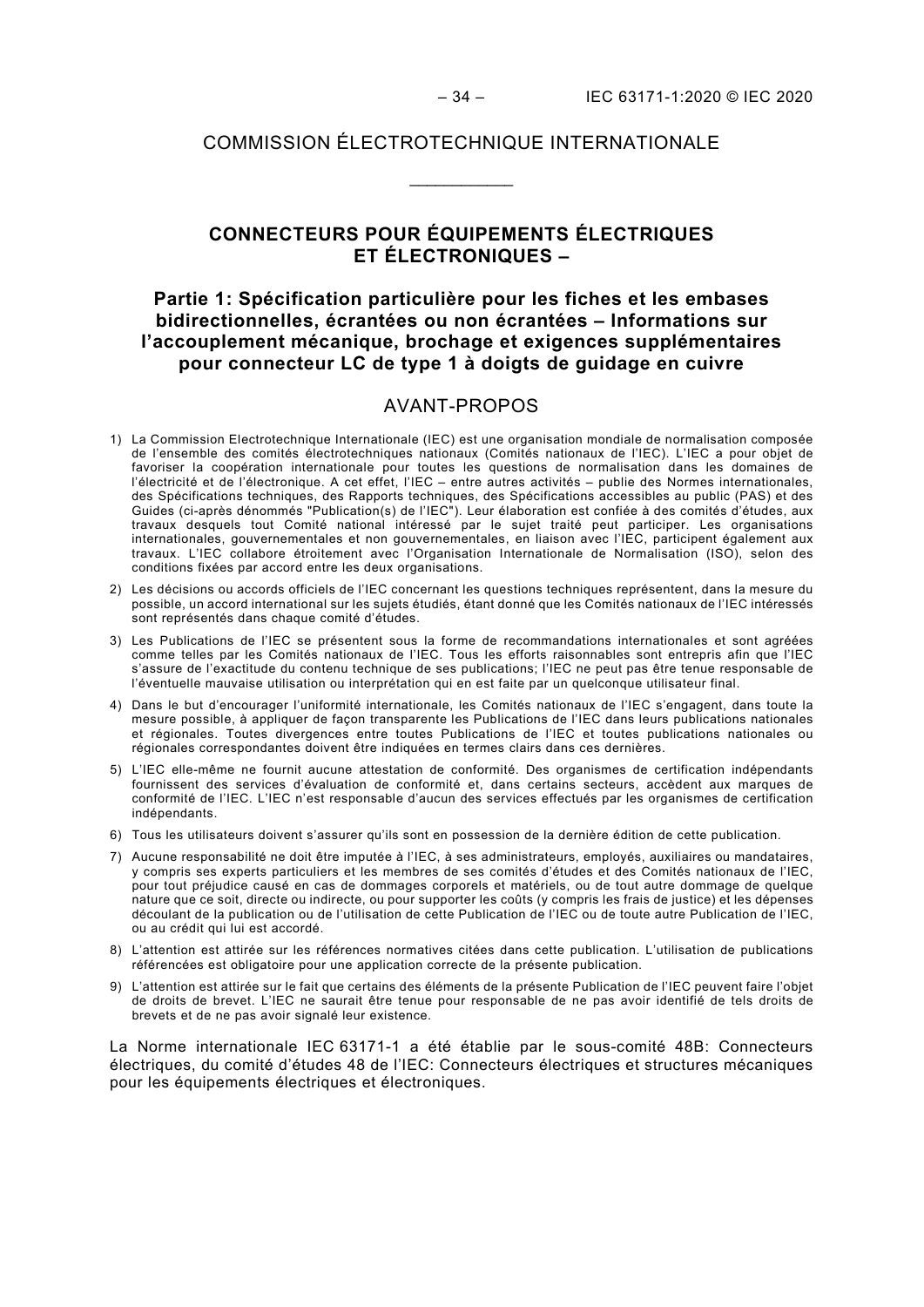Le texte de cette Norme internationale est issu des documents suivants:

| <b>FDIS</b>   | Rapport de vote |
|---------------|-----------------|
| 48B/2783/FDIS | 48B/2799/RVD    |

Le rapport de vote indiqué dans le tableau ci-dessus donne toute information sur le vote ayant abouti à l'approbation de cette Norme internationale.

Ce document a été rédigé selon les Directives ISO/IEC, Partie 2.

Une liste de toutes les parties de la série IEC 63171, publiées sous le titre général *Connecteurs pour équipements électriques et électroniques*, peut être consultée sur le site web de l'IEC.

Le comité a décidé que le contenu de ce document ne sera pas modifié avant la date de stabilité indiquée sur le site web de l'IEC sous "http://webstore.iec.ch" dans les données relatives à la publication recherchée. A cette date, le document sera

- reconduit,
- supprimé,
- remplacé par une édition révisée, ou
- amendé.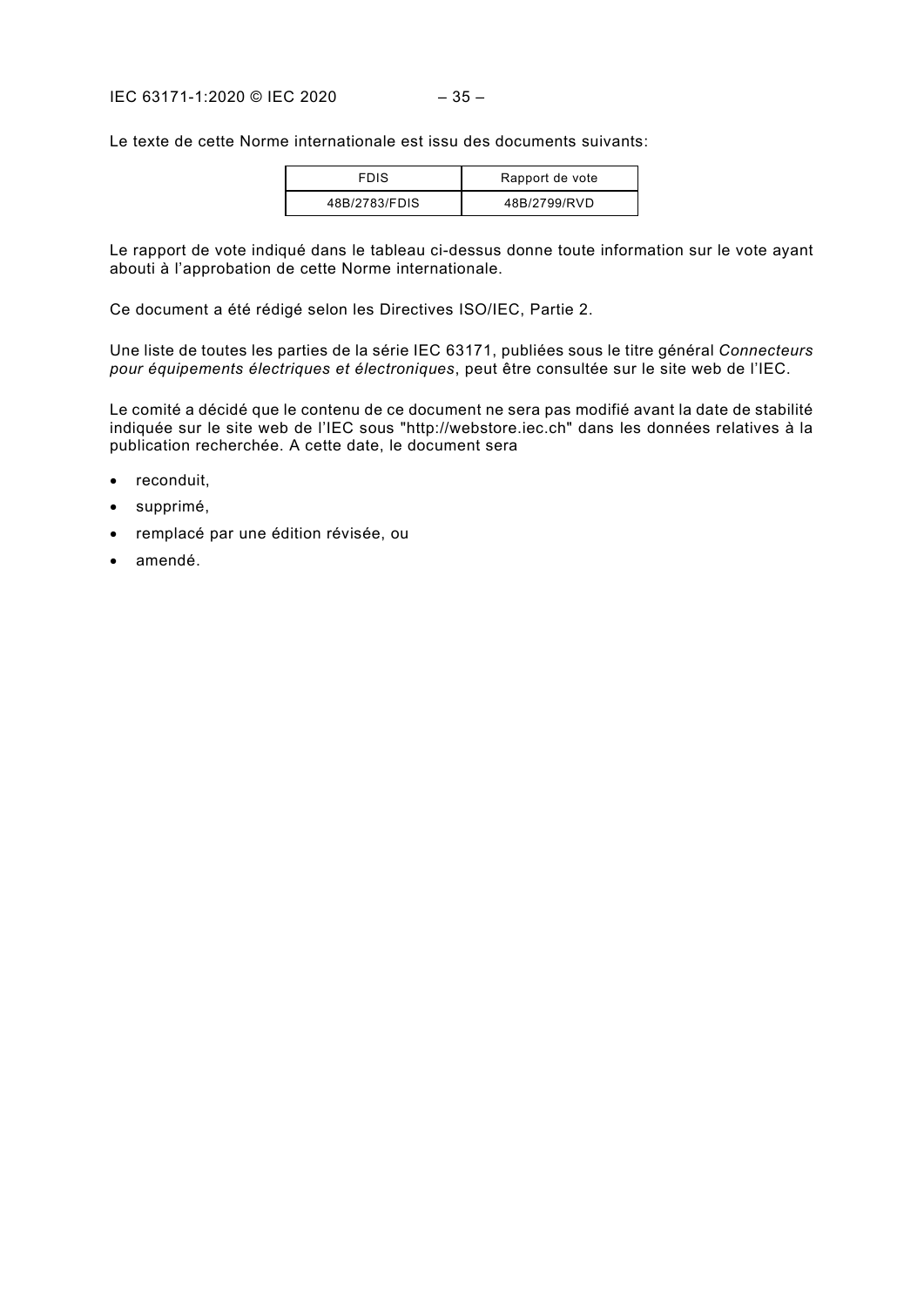#### INTRODUCTION

<span id="page-13-0"></span>La Commission Electrotechnique Internationale (IEC) attire l'attention sur le fait qu'il est déclaré que la conformité avec les dispositions du présent document peut impliquer l'utilisation d'un brevet intéressant les dimensions des surfaces d'accouplement des contacts traité au 5.1.

L'IEC ne prend aucune position concernant le mode de preuve, la validité et la portée de ce droit de brevet.

Le détenteur du droit de brevet sur les dimensions des surfaces d'accouplement des contacts (voir 5.1) a assuré à l'IEC qu'il est disposé à distribuer des licences gratuites aux candidats du monde entier. A ce titre, une déclaration du détenteur de ce droit de brevet a été enregistrée auprès de l'IEC.

Des informations peuvent être obtenues en écrivant à l'adresse suivante:

CommScope Technologies, LLC 501 Shenandoah Drive Shakopee, Minnesota USA 55379

L'attention est attirée sur la possibilité que certains des éléments de la présente Norme internationale fassent l'objet de droits de brevet autres que ceux identifiés ci-dessus. L'IEC ne doit pas être tenue responsable de l'identification de tout ou partie de ces droits de brevet.

L'ISO [\(www.iso.org/patents\)](http://www.iso.org/patents) et l'IEC (http://patents.iec.ch) maintiennent des bases de données, consultables en ligne, des droits de propriété pertinents à leurs normes. Les utilisateurs sont encouragés à consulter ces bases de données pour obtenir l'information la plus récente concernant les droits de propriété.

L'IEC 63171 constitue la spécification de base de l'ensemble de la série. Les spécifications sous-jacentes ne reproduisent pas les informations données dans le document de base; elles énumèrent uniquement les exigences supplémentaires. Pour obtenir la spécification complète d'un composant correspondant à un numéro de document élevé, il convient d'étudier également les documents dont la numérotation correspond à un document de base. Le schéma suivant (voir [Figure 1\)](#page-14-0) représente la corrélation entre les différents documents: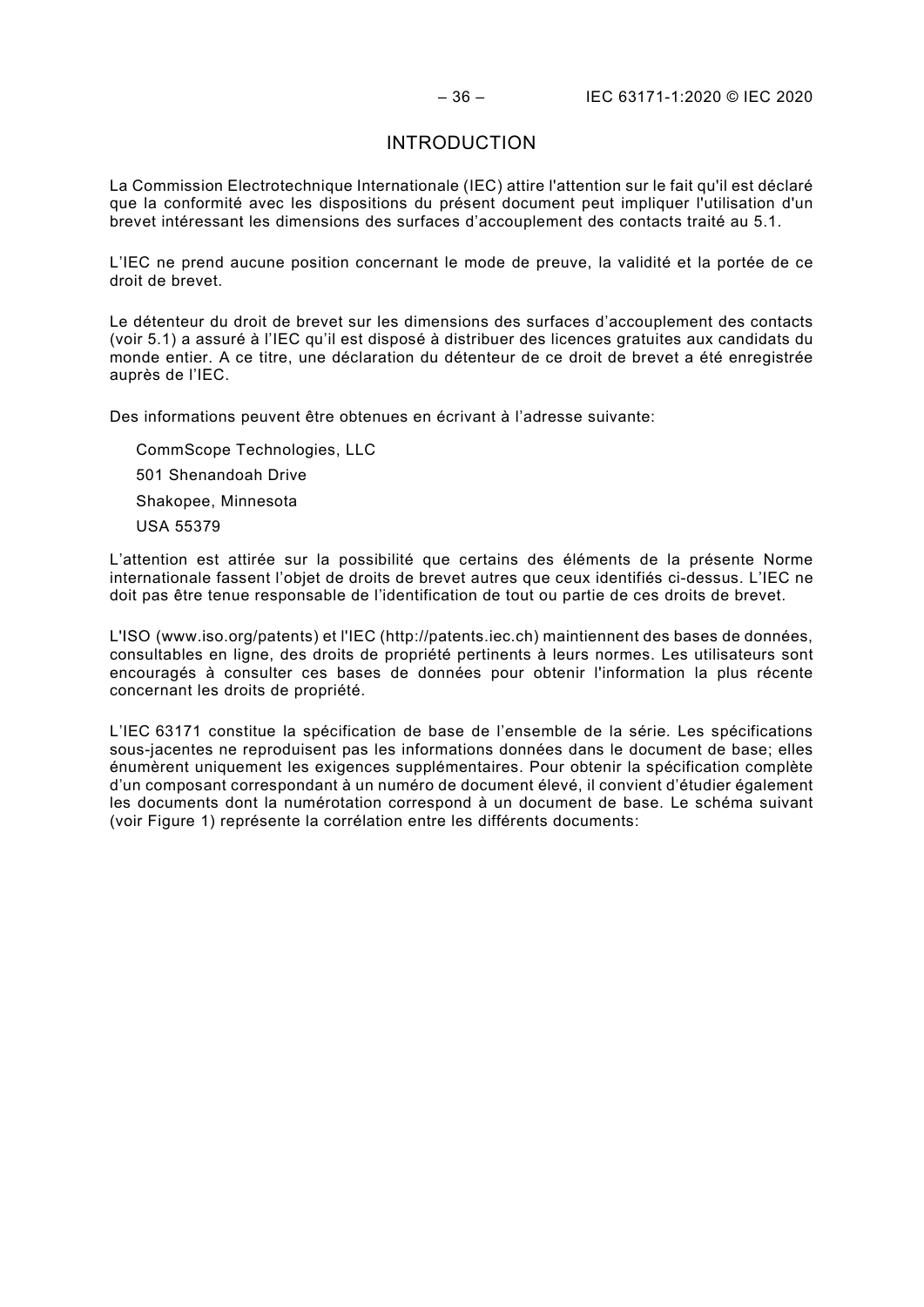



<span id="page-14-0"></span>Commission Electrotechnique Internationale **IEC 63171-1 Ed1** 

2,0 A à 60 °C).

Connecteurs bidirectionnels de type fiche et embase pour la transmission de données jusqu'à 600 MHz (et avec un courant admissible pouvant atteindre

Les embases sont montées sur une carte de circuit imprimé ou en traversée de cloison; la fiche est raccordée sur le câble écranté ou non écranté.





<span id="page-14-1"></span>Vue représentant un ensemble type fiche et embase

**Figure 2 – Vue d'ensemble des connecteurs**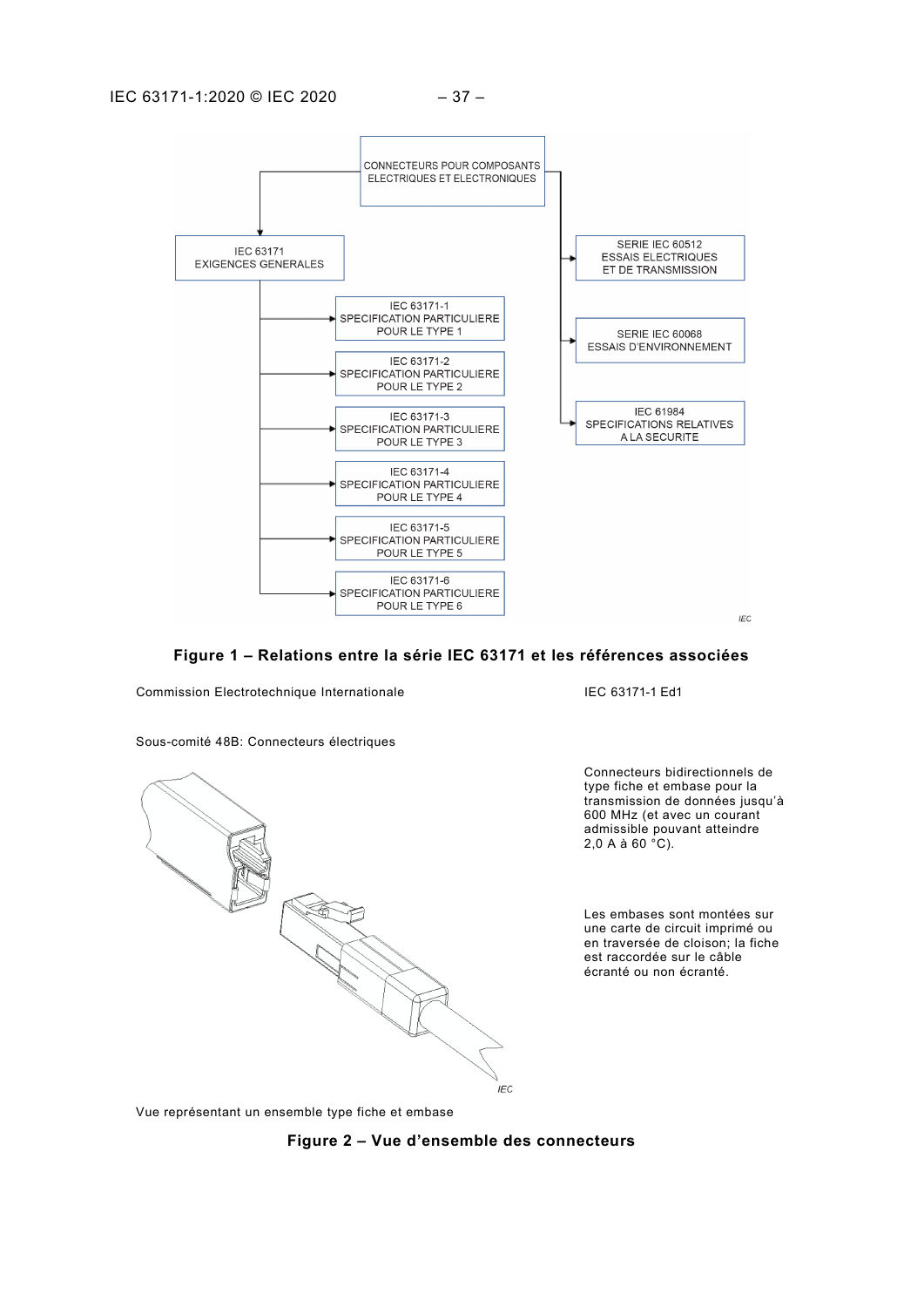## **CONNECTEURS POUR ÉQUIPEMENTS ÉLECTRIQUES ET ÉLECTRONIQUES –**

**Partie 1: Spécification particulière pour les fiches et les embases bidirectionnelles, écrantées ou non écrantées – Informations sur l'accouplement mécanique, brochage et exigences supplémentaires pour connecteur LC de type 1 à doigts de guidage en cuivre**

#### <span id="page-15-0"></span>**1 Domaine d'application**

La présente partie de l'IEC 63171 couvre les fiches et embases bidirectionnelles, écrantées ou non écrantées, assurant la transmission de données à des fréquences pouvant atteindre 600 MHz et à un courant admissible pouvant atteindre 2,0 A à 60 °C. Elle vise à spécifier les dimensions communes, les caractéristiques mécaniques, électriques, d'intégrité du signal et d'environnement, les spécifications de fiabilité et les essais correspondants pour ces connecteurs.

#### <span id="page-15-1"></span>**2 Références normatives**

Les documents suivants cités dans le texte constituent, pour tout ou partie de leur contenu, des exigences du présent document. Pour les références datées, seule l'édition citée s'applique. Pour les références non datées, la dernière édition du document de référence s'applique (y compris les éventuels amendements).

IEC 60050-581, *Vocabulaire Electrotechnique International – Partie 581: Composants électromécaniques pour équipements électroniques*

IEC 60068-1, *Essais d'environnement – Partie 1: Généralités et lignes directrices*

IEC 60512-1, *Connecteurs pour équipements électroniques – Essais et mesures – Partie 1: Spécification générique*

IEC 60512-1-1, *Connecteurs pour équipements électroniques – Essais et mesures – Partie 1-1: Examen général – Essai 1a: Examen visuel*

IEC 60512-1-2, *Connecteurs pour équipements électroniques – Essais et mesures – Partie 1-2: Examen général – Essai 1b: Examen de dimension et masse* 

IEC 60512-2-1, *Connecteurs pour équipements électroniques – Essais et mesures – Partie 2-1: Essais de continuité électrique et de résistance de contact – Essai 2a: Résistance de contact – Méthode du niveau des millivolts*

IEC 60512-2-5, *Connecteurs pour équipements électroniques – Essais et mesures – Partie 2-5: Essais de continuité électrique et de résistance de contact – Essai 2e: Perturbation de contact*

IEC 60512-3-1, *Connecteurs pour équipements électroniques – Essais et mesures – Partie 3-1: Essais d'isolement – Essai 3a: Résistance d'isolement*

IEC 60512-4-1, *Connecteurs pour équipements électroniques – Essais et mesures – Partie 4-1: Essais de contrainte diélectrique – Essai 4a: Tension de tenue*